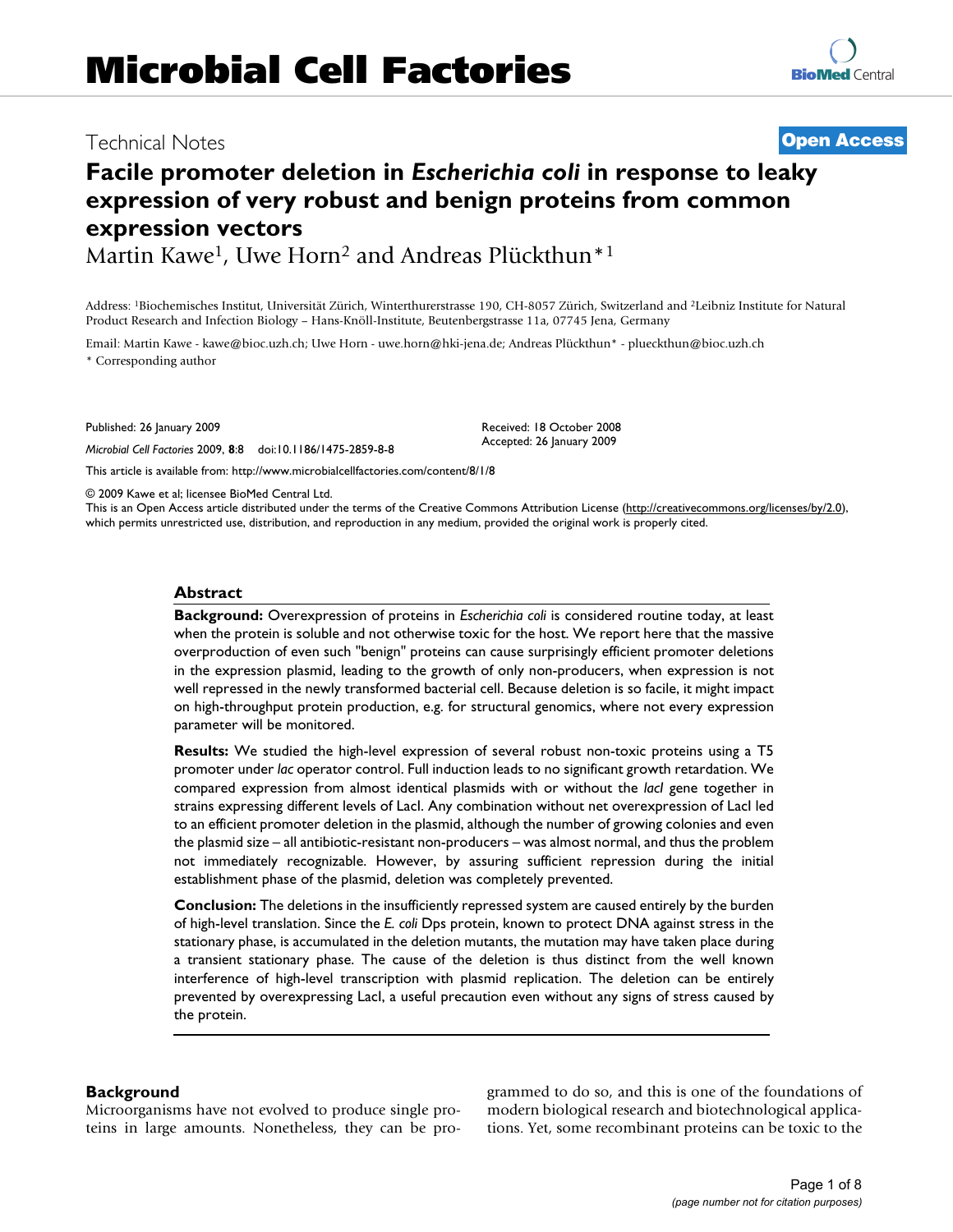host, either by interference with a cellular function or by their physical properties, e.g., proteins that interact with the membrane, and are thus strongly selected against (see below). However, we are not concerned with such proteins in the present study. Even proteins that are completely "benign" to the host are a metabolic burden when overexpressed in very large amounts [1]. Depending on the expression system, this could in principle be an effect of plasmid replication, transcription or translation. While the first two have been well studied (see below), the effects of extremely high translation by itself have not been directly addressed.

We show here that very efficient translation can itself be a serious problem directly after transformation, and that in the absence of sufficient repression, *Escherichia coli* finds surprisingly efficient ways of promoter deletions, leading to the exclusive growth of non-producing, yet antibioticresistant cells. We also show that this problem can be controlled and completely prevented by securing tight control of the repressible promoter system by providing the repressor in sufficient amounts.

In this article, we do not wish to put emphasis on how to control this problem, as this is readily done by overproducing the repressor protein, but on the fact that it can go easily undetected. While a thorough optimization of all expression parameters is important in large scale fermentation, especially for recurring industrial production, and thus they will be measured, for smaller scale batch cultures used in research, this is not the case, as it is generally sufficient that the process is robust and high-yielding. Under such high-throughput conditions, it is possible, therefore, that this facile promoter deletion might go undetected.

The strong overexpression of recombinant proteins is well known to lead to different stress reactions and interferes with cellular processes in many ways [2-4], which may finally lead to a "viable but non-culturable" cell state of the host organism [5]. The reason for this stress response and the adaptation of metabolic activities and cellular physiology under conditions of high-level recombinant protein production can in principle be attributed to the burden of the production of the plasmid, the mRNA and the protein product.

The metabolic burden for plasmid maintenance is by itself usually considered negligible [6], even though many differences can be observed when comparing plasmid-bearing cells with their plasmid-free counterparts [\[7](#page-6-0)], with size and copy number being important parameters [8-10]. Therefore, plasmids with runaway replication [11] are usually not preferred; at least, runaway plasmid replication should be inducible. Most expression vectors have thus high but stable copy numbers.

High-level transcription of the gene of interest, on the other hand, can be a serious problem, but not primarily because of consuming resources. Rather, when this highlevel transcription interferes with plasmid replication [12- [14\]](#page-7-0), it decreases the plasmid copy number, which influences both antibiotic resistance and final product yield. This can be controlled both by placing an efficient transcription terminator at the end of the cassette, and/or by choosing the same direction of transcription as the unidirectional ColE1 replication fork. Thus, many modern expression vectors have been designed to avoid problems at the level of replication and transcription, and the system used here is no exception (see below), as transcription of the protein of interest is isolated by several transcription terminators from replication and other genes.

More severe perturbations of cellular metabolism are in general encountered by the high-level production of the plasmid-encoded protein itself. The response of the cell to such "translational stress" can be manifold, and will usually be a function of the recombinant protein itself: e.g. poorly folding proteins can trigger the heat-shock response of the cell [[15,](#page-7-1)16] and toxic proteins (e.g. enzymes with deleterious activity) may lead to increased mutational alterations of their respective genes [17,18]. However, the production even of benign proteins is an enormous stress to the cell when under control of extremely strong promoters and Shine-Dalgarno sequences [19], and it can interfere with cellular processes in many ways [20,21]. Here we report that this stress is not necessarily directly detectable, since the promoter is rapidly eliminated, leading to the growth of cells in normal numbers which, however, do not produce the protein of interest.

We observed this surprisingly easily generated promoter deletion in several *E. coli* strains (DH5α; RV308; SB536) in response to massive overexpression of very robust proteins which neither by their protein function nor their properties show any obvious toxicity, but only as a consequence of the resources needed to synthesize them. This promoter deletion can go unnoticed up to the point of detecting a complete lack of expression in normally growing cultures. We reiterate that this deletion event can be entirely prevented and protein overproduction be sustained by overexpressing the LacI protein either from the bacterial chromosome or from the expression plasmid.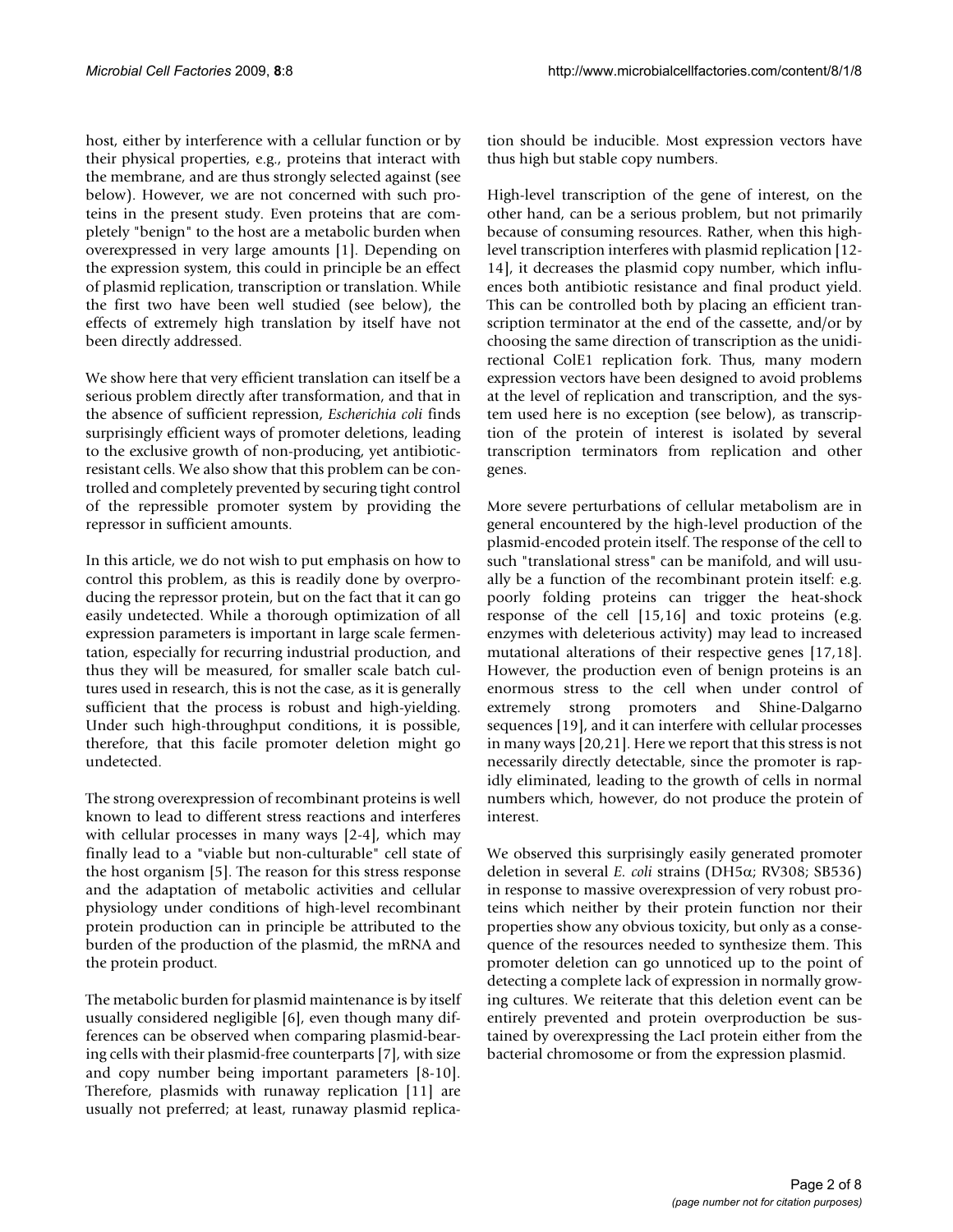### **Results and discussion**

# *Expression plasmid design and experimental system*

We used a plasmid expression system with well established components, closely analogous to the widely employed pQE30 backbone (a commercial vector from Qiagen). It consists of the strong inducible T5 promoter under control of two *lac*-operator [22] sequences in series, the ORF of the protein of interest, followed by two terminators in series (a T7 transcription terminator and a strong *rrnB*  $t_1$  transcription terminator [23]), a ColE1 origin of replication (as present in pBR322, but without the *rop* gene  $[24]$ ), the β-lactamase gene under its own promoter to confer resistance to ampicillin with the strong transcription terminator  $t_0$  of phage  $\lambda$ , and, facultatively, the *lacI* gene coding for the *lac* repressor, which is under control of the *lacI*<sup>q</sup> promoter and terminated by the strong t<sub>HP</sub> terminator [25], for tight regulation of the operon. The expression vectors used are called pMPAG77 (without *lacI* gene cassette), and pMPAG6 (carrying a *lacI* gene cassette under the *lacIq* promoter, this being the only difference to pMPAG77) (see Additional file 1).

As test proteins we used four different proteins which have in common that they are monomeric, very soluble and expressible in very high amounts in *E. coli*: the Designed Ankyrin Repeat Protein (DARPin) G3, an ErbB2-binder [26], the unselected DARPin E3\_5 [27], coat protein D (pD) form phage λ [28] and *E. coli* maltose binding protein (MBP [29]).

As expression hosts 5 different *E. coli* strains were used (see Methods section for genotypes), two of which are overexpressing the *lac* repressor under the *lacIq* promoter, either on an F-plasmid (XL1 blue F' [30]) or integrated in the chromosome (DH5αZ1 [31]; which is DH5α *lac-IqtetR*<sup>+</sup>), or three strains without the *lacIq* genotype (RV308 [[32](#page-7-2)], DH5 $\alpha$  [33] and SB536 [34]. For simplicity, we refer to the strains as *lacIq*+ (XL1 blue F', DH5αZ1) and *lacIq*- (RV308, DH5α, SB536).

# *Expression of well expressible proteins in a lacIqbackground*

When we transformed *lacIq*- strains with the expression plasmids not containing a *lacI* gene, only a slight reduction in transformation efficiency was observed on ampicillin containing plates, yielding about 0.5–0.8 times the colony number of that obtained when a *lacIq*+ stain was transformed with the same plasmids, or when the corresponding plasmid containing the *lacI* gene was used in either type of strain. Since this reduction in colony number was still in the range of variation for different preparations of competent cells, it would have stayed unnoticed without the respective controls. Only the coding sequence of protein D in the vector without *lacI* gene gave a stronger reduction in colony number in the *lacIq*- strains than in either of the *lacIq* controls. It should be noticed that no outgrowth in liquid media after transformation and only a short incubation on ice was performed. Instead, cells were directly plated on solid media. It is, therefore, very unlikely that a preexisting deletion within the plasmid pool was enriched such that it could explain the nearly equal transformation efficiencies under conditions of incomplete or complete repression of protein expression. Furthermore, the plasmid used for test-transformation of *lacIq*- strains had always been prepared from *lacIq*+ strains.

Small scale protein expression tests of single clones of the *lacIq*- strains, transformed with expression plasmids not encoding the *lacI* gene, resulted in normal growth, but no expression at all for each of the tested proteins (Figure 1(a), (b)). Lack of expression was additionally confirmed by a western blot analysis of the RGS-His-Tag of our test proteins (data not shown). In contrast, normal, very high protein expression for all proteins tested could be observed for single clones originating from colonies of the *lacIq*- strains transformed with expression plasmids encoding *lacI*, which was also confirmed by western blot (Figure 1(b) and data not shown). Normal high expression was also observed in single clone protein expression analysis of *lacIq*+ strains, no matter whether they were transformed with the plasmids encoding *lacI* or plasmids not encoding *lacI* (data not shown).

To investigate whether the plasmid may have become mutated, we isolated the DNA of the non-producers from *lacIq*- *E. coli* strains and introduced them into *lacIq*+ strains. Such retransformation did not lead to any protein expression of the respective test proteins upon induction with IPTG, indicating that the non-producing phenotype had become encoded on the plasmid. The same type of plasmid leads to extremely strong expression when isolated from a *lacIq*+ background.

PAGE-analysis of whole cell lysates of small scale protein expression tests with *lacIq*- strains harboring plasmids not encoding *lacI*, while not showing any trace of the protein of interest, frequently led to the appearance of a prominent protein band of around 19 kD (Figure 1(a)). N-terminal sequencing of the respective excised band and subsequent BLAST-search identified this protein as Dps (DNA protecting during starvation protein; SWISSPROT: [P0ABT2;](http://www.ebi.ac.uk/cgi-bin/dbfetch?db=swall&id=P0ABT2) PDB-ID: [1L8H\)](http://www.rcsb.org/pdb/cgi/explore.cgi?pdbId=1L8H), which is expressed by most bacteria at high levels under various stress conditions (e.g. heat, depletion of nutrients, oxidative stress) to protect its DNA [35].

### *Sequence analysis of expression plasmids*

To determine the reason for this unexpected complete failure of protein expression we analyzed the sequences of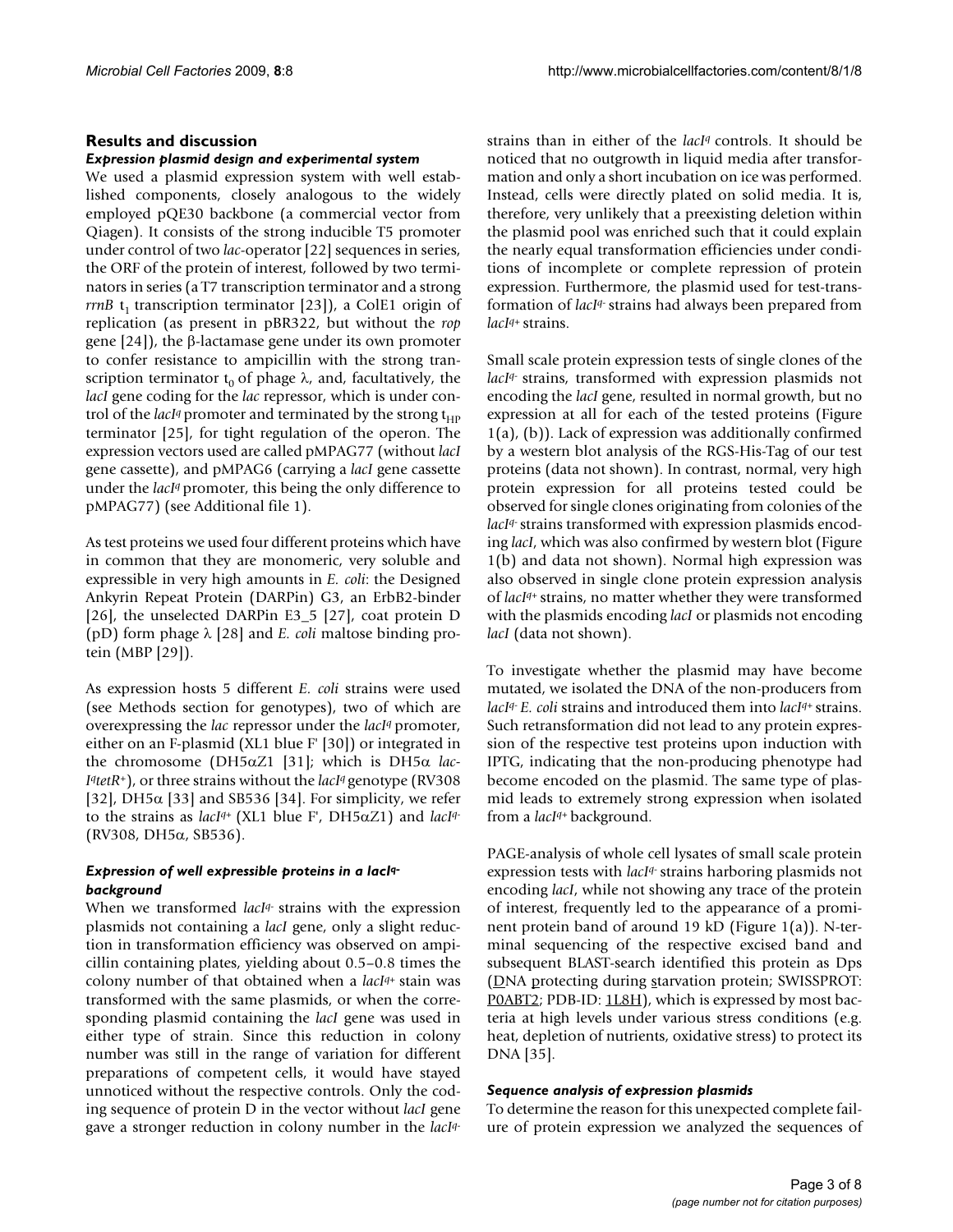$(a)$ 



#### **Figure I**

**Small scale expression tests of individual clones in a** *lacIq***+ or** *lacIq***- background**. (A) Expression test of 10 clones each of the DARPins E3\_5 and G3 in *E. coli* RV308 (*lacI*<sup>q.</sup>) from expression vector pMPAG77 (*lacI*<sup>q.</sup>). MW, molecular weight marker; *U*, uninduced, *number*, clone number induced with IPTG. No protein band of the correct size in 15% SDS-PAGE analysis could be observed. Instead, a prominent band of ~19 kDa of a host protein was observed upon induction with IPTG (black arrow), which was identified as *E. coli* Dps. (B) Expression of DARPins E3\_5 and G3 (two individual clones each) in *E. coli* DH5α (*lacIq*- ) can only be observed in 15% SDS-PAGE analysis if LacI is provided by the expression plasmid. *U*, uninduced; *I*, induced with IPTG.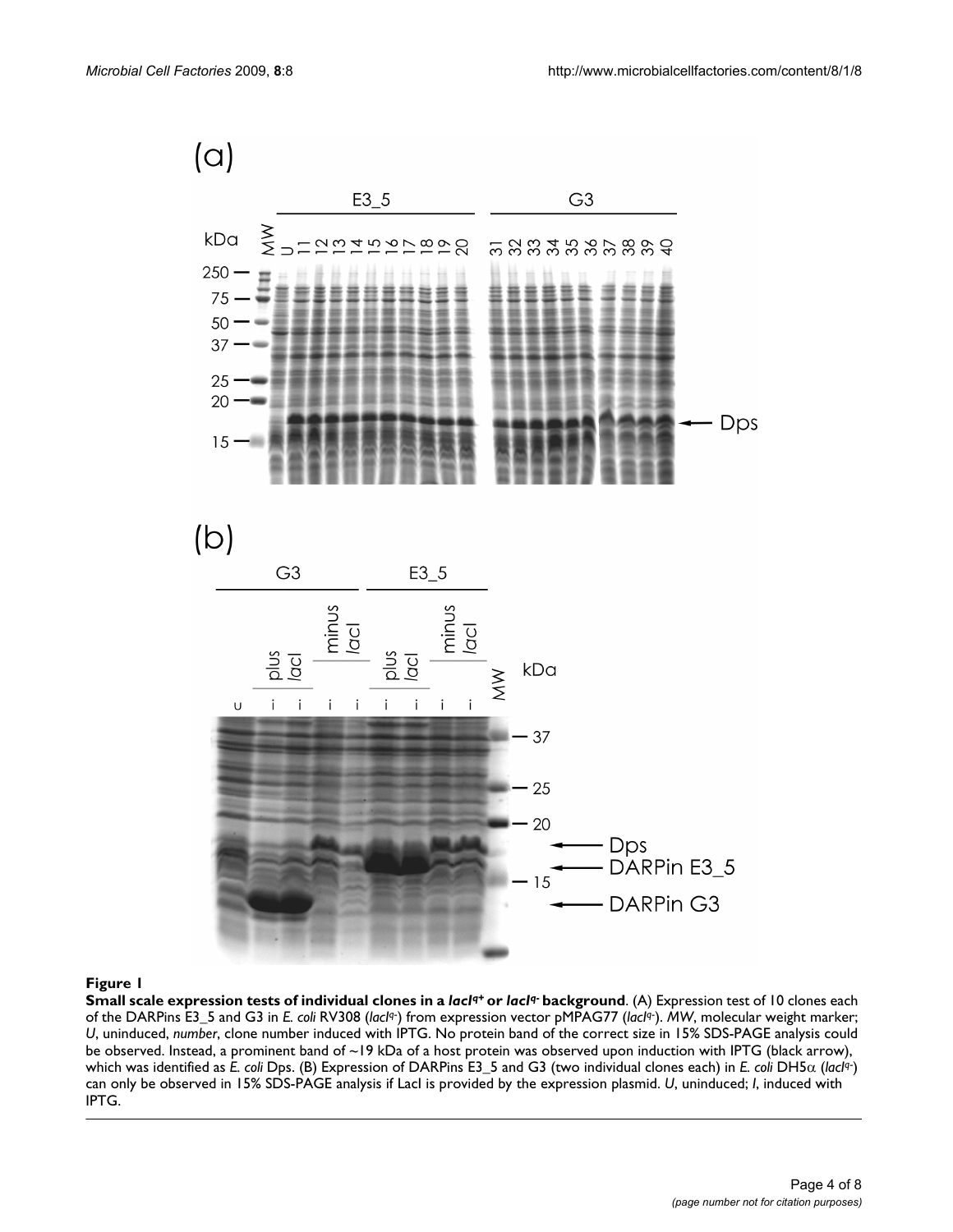several clones of our expression plasmids for our different test proteins. Plasmid preparations not encoding *lacI* for the various test proteins were either prepared from *E. coli* RV308 or DH5α (both are *lacIq*- ). Sequence analysis revealed that, independent of the examined test proteins (DARPins E3\_5 or G3) a 32 bp fragment of the respective expression vector including the -10-region and one of the homologous operator-regions had been deleted when the plasmid preparation originated from a strain not overexpressing LacI (Figure 2) [36], independent of the test protein. The remaining vector backbone including the CDS of the protein of interest was correct in all cases and did not show any mutational variability. Thus, this deletion in the operator/promoter region of our expression plasmids, which is only occurring when both the strain is *lacIq*- *and* the plasmid does not encode *lacI*, is the reason for the complete lack of protein expression under such circumstances.

# *Transcription vs. Translation*

To examine whether this promoter deletion was caused by cell stress originating from the level of transcription of the very strong T5 promoter [22] or from the level of translation, we constructed a pMPAG77-expression plasmid variant (not encoding *lacI*) which contained a stop codon in the ORF after the fifth amino acid position. By this measure we are recruiting a similar amount of the transcription machinery to this altered construct to produce mRNA as with the full length construct. While the translating ribosomes will likely protect the mRNA from degradation [37], they would not be expected to influence its initial biosynthesis rate. Therefore, if high-level transcription interfered with plasmid replication or if there was a metabolic burden due to massive RNA biosynthesis, this problem would remain when translation is abbreviated to a pentapeptide by an early stop codon.

Transformation rates of *lacIq*- cells harboring this altered construct turned out to be as high as with the full length construct in a *lacIq*+ strain background, and higher than with the corresponding construct lacking the stop codon

in a *lacIq*- background (data not shown). Sequence analysis of individual clones of this construct with the inserted stop codon prepared form *lacIq*- strains did not show the deletion described above, nor did they have any other mutation in the gene (data not shown). This observation also strongly argues against the objection that such a deletion is already present in the starting plasmid pool. If this were true, it should be observed with the shortened construct as frequently as with the full length product, which is obviously not the case.

Doubling rates after induction were essentially indistinguishable between cells expressing the full proteins or the truncated versions. This observation is very distinct from the complete cessation of growth usually observed when the expression of "toxic" proteins is induced, e.g. some integral membrane proteins. This shows that, while high level protein expression is a resource problem, *E. coli* can handle it very well once the plasmid is established, at least during the few doublings of a batch culture.

Taken together, these observations suggest that the observed promoter deletions occur in response to massive overproduction of the respective protein and not due to problems at the transcriptional level, neither due to transcription/replication interference nor at the RNA resource level. The deletion event disappears once a stop codon is introduced shortly after the start codon of the ORF of our test proteins. This observation strongly argues that the deletion occurs in response to resource problems on the translational level and not on the transcriptional level. The deletion occurs in the present plasmids, which are very closely analogous to the widely used expression vector pQE30 (Qiagen) in strains lacking the *lacIq* phenotype (RV308, DH5α, SB536). This vector has been shown, otherwise, to be very robust and not to show any interference of transcription and replication. In our vector the strong transcript is isolated by strong terminators in both directions, and similarly the origin of replication is protected.

| $-35$ | $\sim$ 1 |                                                                                                                                                                    |  |
|-------|----------|--------------------------------------------------------------------------------------------------------------------------------------------------------------------|--|
|       |          | AATTA <mark>TTTGCT</mark> TTGTGAGC <b>G</b> GATAACAAT <mark>TATAAT</mark> AGATTCAATTGTGAGC <b>G</b> GATAACAATTTCACACAGAATTCATT <mark>AAAGAGGAG</mark> AAATTACATATG |  |

----**-**----------------------

# **Figure 2**

**Sequence Analysis**. Sequence of the promoter/operator region, identical in pMPAG6 (*lacIq*+) and pMPAG77 (*lacIq*- ) (top line), and alignment with the deletions (bottom line) isolated from *lacl¶E. coli s*trains harboring the respective *lacl¶*- expression vector: identical sequences were found in at least 6 independent clones of each construct protein. The -35 and -10 regions are indicated by yellow boxes; the two *lac O1* operator sites are marked by red letters (length defined as the LacI contact residues seen by NMR [36], with each symmetry center in bold). The ribosomal binding site (RBS) is highlighted in green and the start codon in light blue, respectively.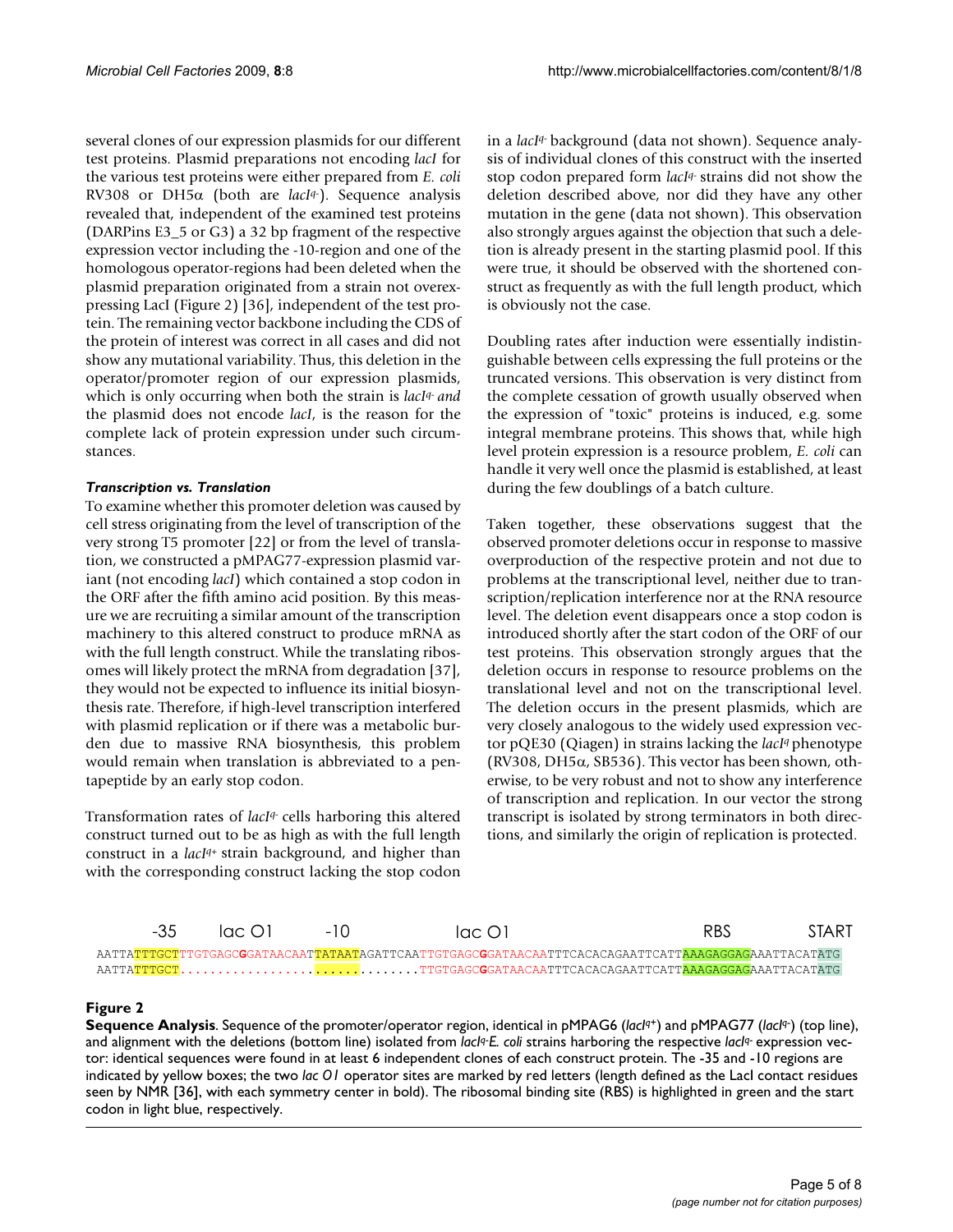#### *Potential mechanism of deletion*

The exact underlying mechanism for deletion of part of the promoter region still needs further investigations. The *E. coli* cells exploit the homology between the two *lac* operators, but the deletion is only observable under resource stress from translation. In the presence of sufficient LacI, this system is extremely well expressed [12]. After transformation, the plasmid starts from a single copy and is replicated until it reaches its steady state copy number, perhaps offering multiple opportunities for mutagenesis. It is likely that the resource stress and thus the selection operates at this time.

Deletions between short tandem repeats are thought to occur predominantly by "replication slippage" during replication and are favored when repeats are in close proximity, as they need to be present in the same replication fork [38-40]. As replication slippage is RecA-independent, this is consistent with our observation that the deletions also occur in *E. coli* DH5α, which has a *recA1* phenotype.

While it has been proposed that these events are triggered by stalled replication forks [38,39], and one might suspect strong transcription to somehow lead to this situation, we note that the deletions were not found when a stop codon was introduced into the main transcript of an otherwise identical vector. We can, at present, not distinguish whether the intrinsic replication error is still rare when high level translation occurs and the deletion product is only strongly selected by the translational resource limitation or whether the resource limitation also increases the intrinsic frequency of this misalignment event. There has been a long standing controversy as to what degree selective stress induces mutations or only affects the relative growth advantage of preexisting mutants [41-44]. Our experiments cannot resolve this controversy, and different mechanisms may be operative, but we note the obvious signs of serious stress evidenced by the accumulation of the Dps protein [35]. Dps is a sign of early stationary phase [35], and thus the mutations are somewhat reminiscent of the observations of stationary phase mutagenesis described by Balbinder [[45](#page-7-3),[46\]](#page-7-4), even though the underlying mechanism is probably very different.

# **Conclusion**

As a practical consequence of the observations described here, we recommend using *fully* repressible systems for massive routine protein overproduction, even if none of the expressed proteins show signs of growth retardation or other evidence of toxicity. For strongly expressed, stable and soluble proteins, resources will not be recycled by protein degradation, and the problem may be even more acute. The existence of resource limitation may not be immediately apparent, as there are no obvious effects on growth or colony number after transformation, since deletion is surprisingly frequent. For *lac* operator controlled systems, LacI overexpression as with the *lacIq* phenotype is thus mandatory (either from the chromosome or the plasmid) to prevent such deletion.

Even though the double *lac* operator was exploited by the cell as the homologous region for recombination, the underlying problem is the extremely strong selective pressure, not the opportunity. Even in the absence of this particular homology, deletion between imperfect homologous regions or induction of an early frameshift in tracts of one particular base [38,39] are two efficient mechanisms that would cause the same kind of loss of expression. Therefore, the pragmatic solution to such a problem must lie in the supply of sufficient repressor, and not in the removal of the second binding site. We further note that the expression system is extremely robust in the presence of a *lacIq*+ phenotype, from micro scale to fermentation.

In the past few years, paralleling the rapid progress in the availability of complete genome sequences and thus the identification of novel ORFs, numerous techniques for automated and manual high-throughput protein expression and purification have been developed [47-53]. It is commonly believed that modern expression vectors, especially commercial and widely used ones, have been optimized, e.g. to prevent the collision of transcription and replication machinery [12], and that any problem would at least result in a clear phenotype. In other words, such malfunction of a given expression vector would be expected not to stay unnoticed even in parallel or automated processes. However, in such high-throughput protein production approaches, one would ironically lose the best behaving and most robust proteins. Similarly, in fermentation processes with very long induction times, the occurrence of such deletions cannot per se be excluded. The complete absence of protein expression, without indication of plasmid loss or easily detectable large rearrangements, may thus warrant a more detailed investigation of the problem. Additionally, full repression even in the absence of a visible problem, is a useful precaution.

### **Methods**

Unless stated otherwise, all molecular biology experiments were performed according to protocols of Sambrook and Russell [54].

### *Strains*

The strains used in this study were *Escherichia coli* XL1 blue F' [30] (recA, endA1, gyrA96, thi, hsdR17 (r<sub>K</sub>, m<sub>K</sub>+), supE44, *relA1*, λ- , *lac*- , [F'::*Tn10(tet)*, *proA*<sup>+</sup>*B*+, *lacIq Z*ΔM15]), RV308 [[32](#page-7-2)], (Δ*(lac)*χ*74 galPO-308*::IS2 *rpsL*), DH5α [33] (*F*- , endA1 hsdR17(r<sub>K</sub>·m<sub>K</sub>+) supE44 thi-1 λ·recA1 gyrA96 relA1 *deoR,* Δ*(lacZYA-argF)U169,* φ*80dlacZ*Δ*M15*), DH5αZ1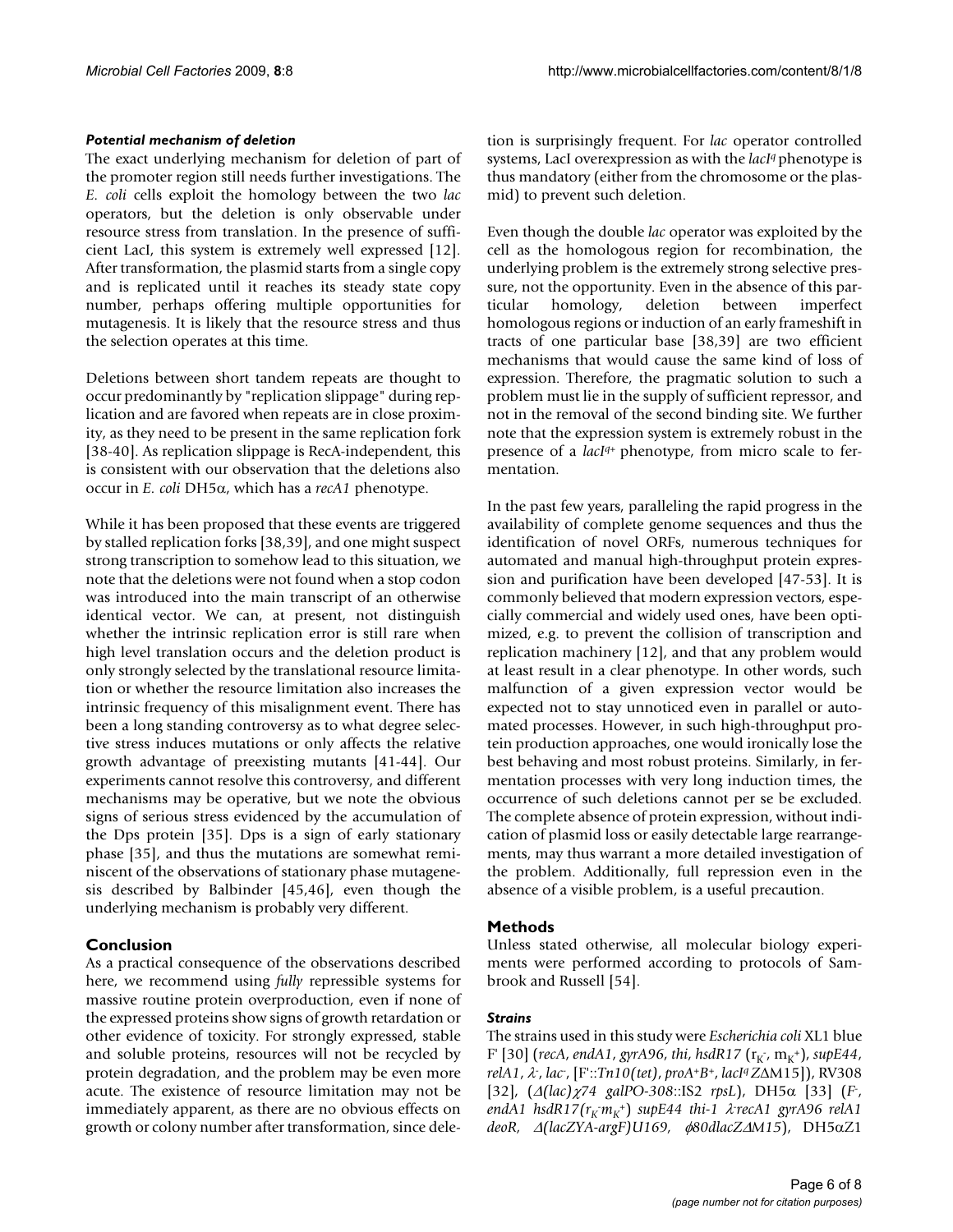[31] (DH5 $\alpha$  *lacI* $\alpha$ tetR<sup>+</sup>), and SB536 [34] (w.t. strain WG1 Δ*fhuA* Δ*hhoAB*). The stocks of the strains were stored in 20% (v/v) glycerol solution at -80 $^{\circ}$ C.

#### *Plasmids*

Plasmids used in this study are listed in Table 1 in the Additional file 1. The sequences of all inserts in plasmids that were generated by PCR were confirmed by sequencing.

All cloning and plasmid preparation for subsequent experiments was performed using *E. coli* XL1 Blue F' (Stratagene, USA). The plasmid preparation for the comparative expression experiments in different strains started from a single colony that was then grown in LB medium supplemented with 50 μg/ml ampicillin under glucose repression  $(1\% (w/v))$  to give a "master" plasmid preparation. This DNA was than used in all subsequent transformations.

#### *Transformation efficiency and comparative expression experiments*

Transformation efficiency was determined by introducing a normalized amount of the various expression plasmids prepared as described above into the *E. coli* test strains. This was done by incubation of the normalized plasmid solution with 30 μl of a competent cell solution [55] of the respective expression strains for 20 min on ice. Afterwards this mixture was directly plated, without further outgrowth in liquid media, on LB agar plates containing 1% (w/v) glucose and 50 μg/ml of ampicillin. Cells were grown at 37°C overnight.

For small scale expression tests single clones from these plates were taken to inoculate fresh LB medium supplemented with  $1\%$  (w/v) glucose (repression conditions) and 50 μg/ml ampicillin and grown up under vigorous shaking at 37°C. Protein expression was induced at an  $OD_{600}$  of 0.5–0.8 by the addition of 1 mM IPTG. After 4 hours, aliquots of the samples were withdrawn, normalized to  $OD_{600}$  and cells were disrupted by heating at 95 $^{\circ}$ C for 15 minutes in SDS-loading buffer. Proteins were subsequently separated by SDS-PAGE.

#### *Identification of 19 kDa protein*

Prior to N-terminal sequencing cell samples were normalized to cell density and proteins were separated by standard 15% SDS-PAGE. Subsequently samples were transferred to an Immobilon-P membrane (Millipore, Billerica, MA, USA) using semi-dry electroblotting [56]. Proteins were stained with Coomassie Brilliant Blue, respective protein bands of interest were cut out and subjected to Edman-degradation combined with HPLC analysis of the degradation products. The result of the HPLC analysis was subjected to the SIB BLAST Network Service [57].

### **Competing interests**

The authors declare that they have no competing interests.

#### **Authors' contributions**

UH made the initial observation of complete lack of production in *E. coli* RV308 and provided this strain for testing. MAK conceived of the study, carried out the experiments and drafted the manuscript. APL conceived of the study, participated in its design, and drafted the manuscript. All authors read and approved the final manuscript.

# **Additional material**

#### **Additional file 1**

*Supplementary material. Description of the expression plasmids used and methods used in determining transformation efficiency and comparative expression experiments.* Click here for file

[\[http://www.biomedcentral.com/content/supplementary/1475-](http://www.biomedcentral.com/content/supplementary/1475-2859-8-8-S1.pdf) 2859-8-8-S1.pdf]

### **Acknowledgements**

The authors would like to thank Gisela Sundermann and the members of the Plückthun laboratory for valuable discussions. This work was supported by a grant of the Kommission für Technologie und Innovation (KTI).

#### **References**

- 1. Merten O-W, Mattanovich D, Lang C, Larsson G, Neubauer P, Porro D, Postma P, Teixeira de Mattos J, Cole JAE: *Recombinant protein production with prokaryotic and eukaryotic cells: A comparative view on host physiology* Springer Verlag; 2001.
- 2. Dong H, Nilsson L, Kurland CG: **Gratuitous overexpression of genes in** *Escherichia coli* **[leads to growth inhibition and ribos](http://www.ncbi.nlm.nih.gov/entrez/query.fcgi?cmd=Retrieve&db=PubMed&dopt=Abstract&list_uids=7883706)[ome destruction.](http://www.ncbi.nlm.nih.gov/entrez/query.fcgi?cmd=Retrieve&db=PubMed&dopt=Abstract&list_uids=7883706)** *J Bacteriol* 1995, **177:**1497-1504.
- 3. Glick BR: **[Metabolic load and heterologous gene expression.](http://www.ncbi.nlm.nih.gov/entrez/query.fcgi?cmd=Retrieve&db=PubMed&dopt=Abstract&list_uids=14537822)** *Biotechnol Adv* 1995, **13:**247-261.
- 4. Oh MK, Liao JC: **DNA microarray detection of metabolic responses to protein overproduction in** *Escherichia coli***[.](http://www.ncbi.nlm.nih.gov/entrez/query.fcgi?cmd=Retrieve&db=PubMed&dopt=Abstract&list_uids=11056062)** *Metab Eng* 2000, **2:**201-209.
- 5. Andersson L, Yang S, Neubauer P, Enfors SO: **Impact of plasmid presence and induction on cellular responses in fed batch cultures of** *Escherichia coli***[.](http://www.ncbi.nlm.nih.gov/entrez/query.fcgi?cmd=Retrieve&db=PubMed&dopt=Abstract&list_uids=8672292)** *J Biotechnol* 1996, **46:**255-263.
- 6. da Silva N, Bailey J: **[Theoretical growth yield estimates for](http://www.ncbi.nlm.nih.gov/entrez/query.fcgi?cmd=Retrieve&db=PubMed&dopt=Abstract&list_uids=18555386) [recombinant cells.](http://www.ncbi.nlm.nih.gov/entrez/query.fcgi?cmd=Retrieve&db=PubMed&dopt=Abstract&list_uids=18555386)** *Biotechnol Bioeng* 1986, **28:**741-746.
- <span id="page-6-0"></span>7. Diaz Ricci JC, Hernandez ME: **Plasmid effects on** *Escherichia coli* **[metabolism.](http://www.ncbi.nlm.nih.gov/entrez/query.fcgi?cmd=Retrieve&db=PubMed&dopt=Abstract&list_uids=10890453)** *Crit Rev Biotechnol* 2000, **20:**79-108.
- 8. Balbas P, Bolivar F: **Design and construction of expression plasmid vectors in** *Escherichia coli***[.](http://www.ncbi.nlm.nih.gov/entrez/query.fcgi?cmd=Retrieve&db=PubMed&dopt=Abstract&list_uids=2199776)** *Methods Enzymol* 1990, **185:**14-37.
- 9. Noack D, Roth M, Geuther R, Müller G, Undisz K, Hoffmeier C, Gaspar S: **Maintenance and genetic stability of vector plasmids pBR322 and pBR325 in** *Escherichia coli* **[K12 strains](http://www.ncbi.nlm.nih.gov/entrez/query.fcgi?cmd=Retrieve&db=PubMed&dopt=Abstract&list_uids=6278246) [grown in a chemostat.](http://www.ncbi.nlm.nih.gov/entrez/query.fcgi?cmd=Retrieve&db=PubMed&dopt=Abstract&list_uids=6278246)** *Mol Gen Genet* 1981, **184:**121-124.
- 10. Jones SA, Melling J: **Persistence of pBR322-related plasmids in** *Escherichia coli* **grown in chemostat cultures.** *FEMS Microbiol Lett* 1984, **22:**239-243.
- 11. Togna AP, Shuler ML, Wilson DB: **Effects of plasmid copy number and runaway plasmid replication on overproduction**